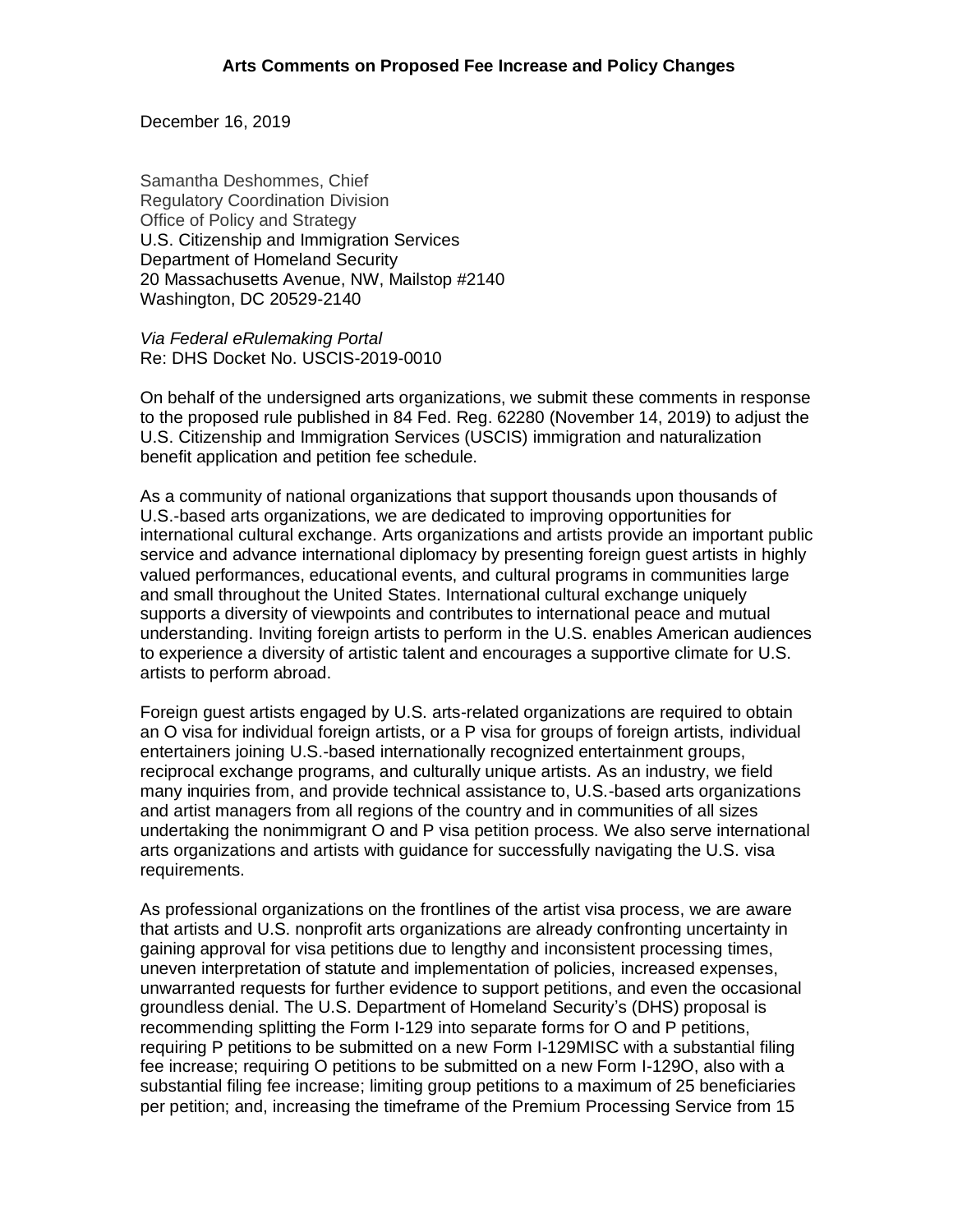calendar days to 15 federal working days. The proposed changes will increase the financial burden on U.S.-based visa petitioners without offering the assurance of improving the quality of USCIS processing, which has been the justification for previous fee increases. The United States should be easing—not increasing—the visa burden for nonprofit arts organizations engaging foreign guest artists so that U.S. audiences can enjoy artistry from across the globe.

**We object to the dramatic and disproportionate fee increase proposed for O and P visa petitions.** Under the proposal, the I-129 petition currently in use for both O and P visa petitions would be split into distinct petitions, separating O and P visas onto different forms and increasing the O petition fee from \$460 to \$715 (a 55% increase in cost per petition) and increasing P petition fee from \$460 to \$705 (a 53% increase in cost per petition). While the subsequent proposal at 84 FR 67243 (December 9, 2019) predicts that the proposed increase may be lessened by \$10 to \$12 per petition, the resulting fee increase remains a severe cost barrier for petitions. And, while the DHS proposal communicates a weighted average increase of 21% across visa petitions, the proposed increase for O and P applications appears to be disproportionately out of sync given that all O visas (including artists, and also scientists, athletes, and other non-arts O petitioners) comprise just 0.33% of all fee-paying petitions projected for FY2019/2020.

The financial burden associated with presenting international artists to American communities had already grown heavier following the December 2016 decision by DHS to impose a 42% increase in the regular filing fee. The petitioners served by our member organizations are primarily nonprofit organizations, small entities, and artists whose mission is to serve their communities through the arts. The proposal to further increase the fee burden will have a significant financial impact on U.S.-based petitioners and will surely prevent some organizations from presenting international artists. The budgets that support presenting international artists are extremely lean and accommodating the fee increase will be very challenging for all, and impossible for many.

Further, USCIS has not indicated a timeline for implementing such a substantial change. Recent experience with fee increases indicates a pattern of increased fee and form changes with little advanced notice to petitioners, whose businesses are unable to turn on a dime to absorb sudden increases in expenses and associated staff capacity to navigate the visa process.

## **Any fee increase must be accompanied by immediate and measurable improvements to the O and P artist visa process.** This proposal to increase the cost burden for those endeavoring to bring international artists to the U.S. comes at a time when confidence in the USCIS petition adjudication process is particularly low. At 62339, the published rule states, "Adjustment to the fee schedule is necessary to recover costs and maintain adequate service." We urge USCIS to ensure that any fee increase is accompanied not merely by a maintenance of service, but by significant policy improvements, especially critical given the previous disproportionate fee hike in 2016 and the failure to improve service since that time. The current quality of service particularly over the past 6 months—is inadequate, inconsistent, and creates harmful barriers to international cultural activity.

## **Immediate action is needed to reduce the regular processing times for O and P**

**visas.** Congress recognized the time-sensitive nature of arts events when writing the 1991 federal law regarding O and P visas, in which the USCIS is instructed to process O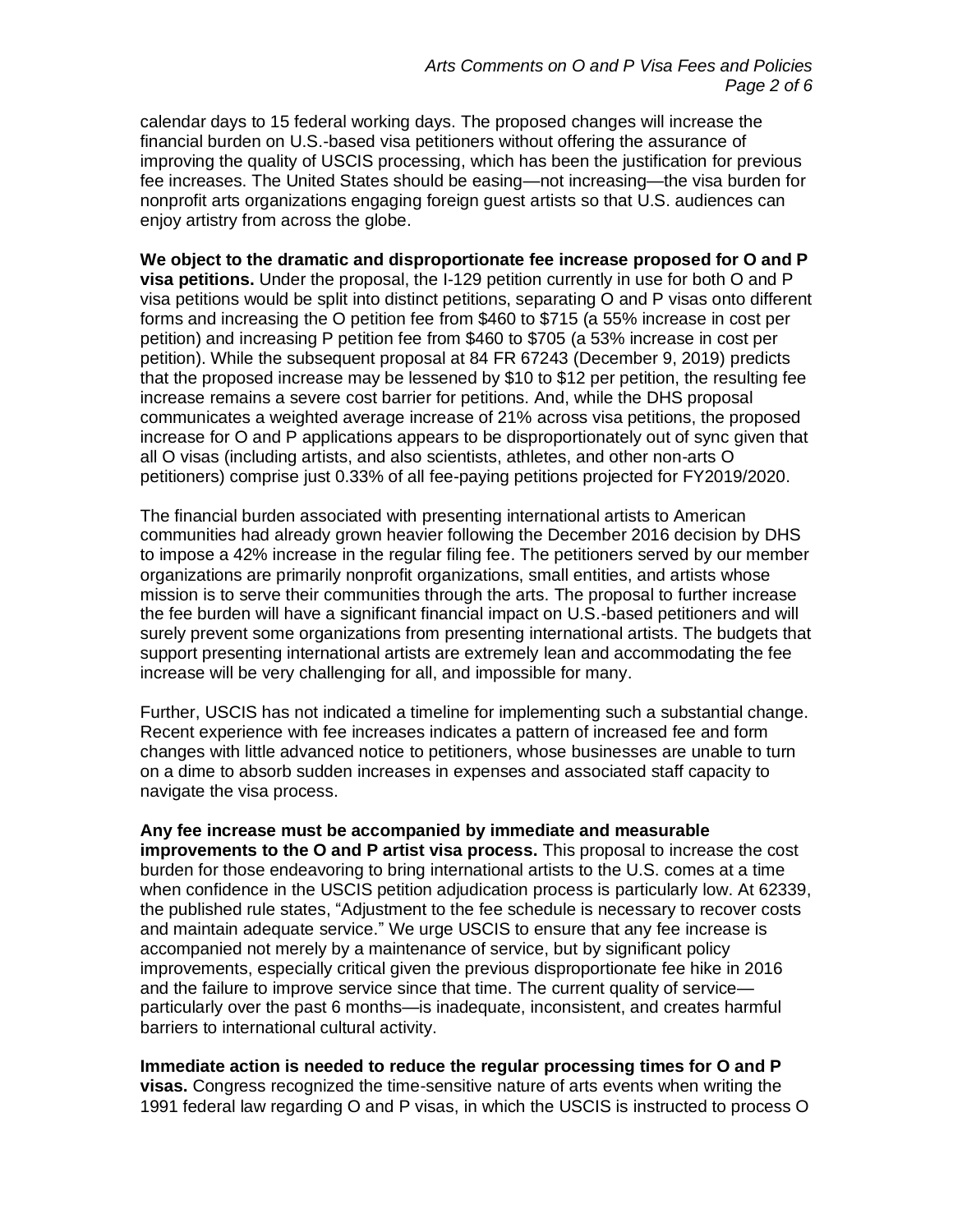and P arts visas in 14 days. Section 214(c)(6)(D) of the Immigration and Nationality Act states that USCIS "shall" adjudicate a fully-submitted petition within 14 days. From the inception of the current O and P provisions on April 1, 1992, the Legacy Immigration and Naturalization Service routinely complied with this statutory requirement. However, when Premium Processing Service (PPS) was introduced in June 2001, guaranteeing processing within 15 calendar days at a current additional cost of \$1,440 on top of the base filing fee, compliance with this provision by Legacy INS and, later, USCIS, has become extremely inconsistent. Following the creation of the PPS, regular O and P visa processing has varied widely, ranging from 30 days to six months. In the summer of 2010, USCIS pledged to meet the statutory 14-day regular processing time and promised public stakeholders that significant improvements would be made to the quality of artist visa processing.

For several years, petitioners experienced incremental improvements to processing times, only to encounter at-times lengthy and highly unpredictable delays once again. In a March 30, 2016 national O and P stakeholder forum, leadership from USCIS Service Center Operations stated a commitment to again reduce regular processing to the statutorily mandated 14-day timeframe and to improve the policy guidance and training for adjudicators regarding the standards of evidence required for O and P visas. We applauded USCIS for this stated commitment, but as feared, those policy improvements were unevenly applied and have for many months now been completely absent, which has jeopardized engagements for seasoned petitioners seeking to obtain visas far in advance of planned performance dates.

As of early December 2019, the processing times publicly posted by USCIS for O and P visas are between 2 weeks to 2.5 months at the Vermont Service Center, and from two months to four months at the California Service Center–far exceeding the statutorily mandated timeframe. In practice, the actual processing times for O and P petitions filed by the regular petition process are currently exceeding even these USCIS-reported processing estimates and can vary dramatically, which is a cause for great concern especially given the USCIS warning at 62294 that it may take "several years before USCIS backlogs decrease measurably."

To engage foreign guest artists and facilitate international cultural exchange, the arts community *must* be able to rely upon timely and reliable visa processing. Demonstrated improvements to processing times must be made before a substantial fee increase can be justified, let alone one that proposes to increase the fees so disproportionately for a sliver of petitions that furthers cultural interests in the U.S. and brings sought-after international artistry to U.S. audiences. Any increase in the regular processing fee must be accompanied by proven and consistent implementation of the current 14-day statutory requirement for regular O and P processing times and immediate improvements to the quality of petition adjudication.

**The DHS proposal to lengthen the Premium Processing Service timeframe from 15 calendar days to 15 business days will diminish the service provided to petitioners, even as the cost of Premium Processing increases.** USCIS failure to make reliable improvements in the regular petition process has forced many nonprofit performing arts organizations to pay the \$1,440 (as of December 2, 2019) Premium Processing Service fee, or risk extreme financial and reputational harm by canceling planned performances by international guest artists. The Premium Processing Service comes at an ever-rising cost that is both unaffordable and unsustainable to most U.S.-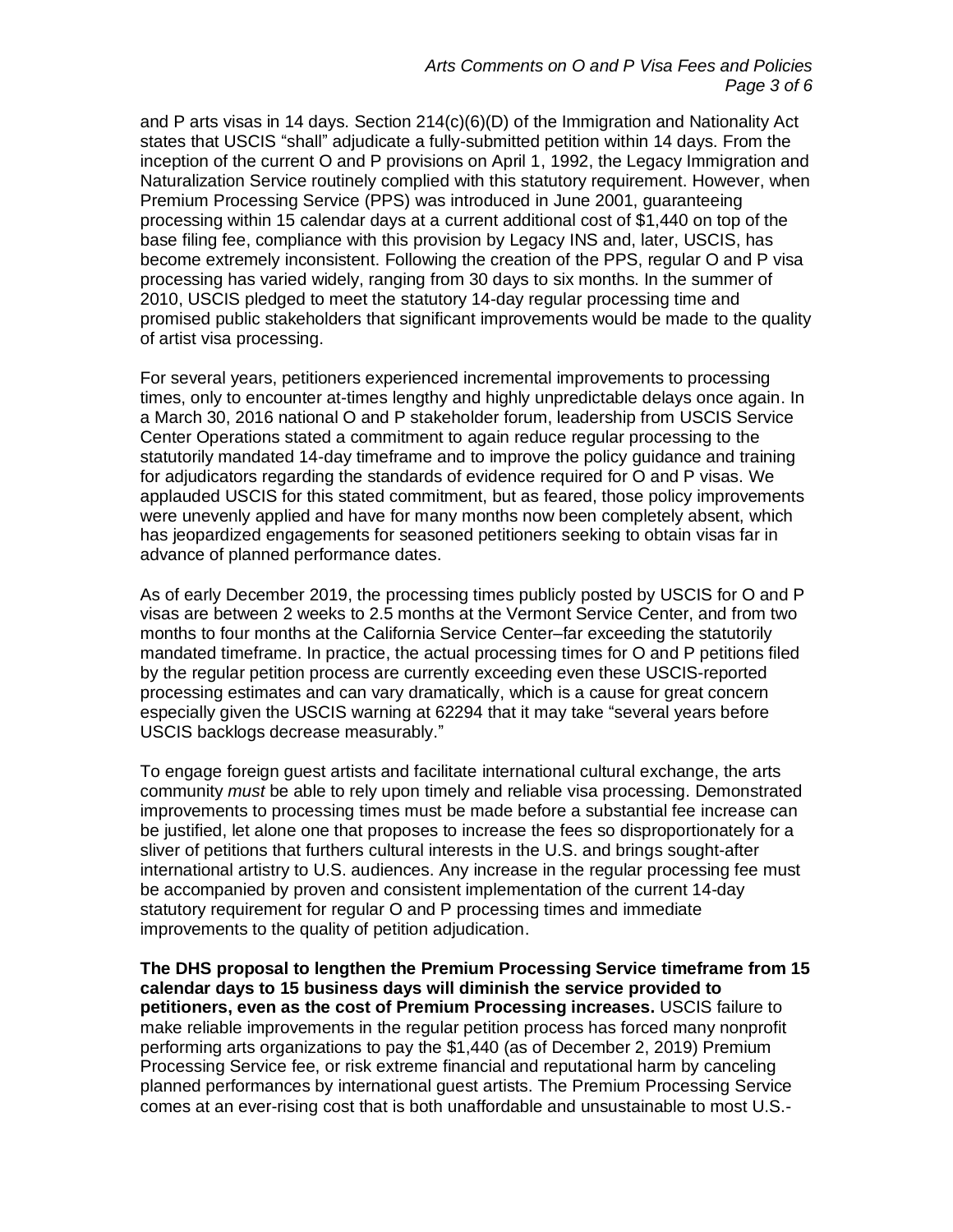based arts petitioners. USCIS instituted a nearly 15% increase in the premium processing fee effective October 2018, and yet another PPS increase effective December 2019, all of which reduces the amount of money available for a production/performance and represents a significant portion of an organization's operating budget and costs. Arts engagements are time- and date-specific, and those organizations that must upgrade to the PPS are already making difficult budgetary decisions to free up those funds. Given the extremely harmful inefficiencies of the regular petition process, as well as the most recent increase to the Premium Processing fee, any change that shortens the window of response time imposes a serious additional burden on nonprofit performing arts petitioners. For the PPS to take even longer than 15 calendar days would mean organizations would have to make the decision to upgrade to the PPS much earlier, and the added uncertainty of just how long "15 business days" means when applied to the federal calendar exacerbates the uncertainty arts petitioners already experience with the current state of delays and uneven quality of processing. We therefore strenuously object to the proposal to change Premium Processing Service from 15 calendar days to 15 business days.

**Reinstate the traditional expedite option for nonprofit entities seeking to further the cultural and social interest of the U.S.** While regular processing times swell and the cost of the Premium Processing Service rises well beyond the reach of many arts organizations, USCIS has also revoked the option of seeking expedited processing for cases that require rapid processing. Since implementing the Premium Process Service, the USCIS has allowed non-profit organizations to remain eligible for the traditional expedite, which made faster processing available at no additional fee in cases where petitioners experience an unforeseen emergency, and where failure to expedite the petition will result in serious harm, economically or otherwise, to the petitioner. A November 2001 memorandum had previously identified nonprofit organizations as eligible for expedited processing in certain circumstances, without payment of the Premium Processing Fee. While not a consistently reliable option, this expedited service has been used in some emergency cases in which, through no fault of their own, nonprofit arts petitioners require rapid visa processing. As recently as 2016, USCIS confirmed the process by which qualifying nonprofit arts petitioners could pursue a traditional expedite request. However, the current USCIS webpage, last updated on May 10, 2019, reveals that three prior grounds for an expedite request have now been excluded: no longer listed are "extreme emergencies," "nonprofit entities seeking to further the cultural and social interests of the U.S.," and "compelling interests of USCIS." USCIS should reinstate and implement uniform policies to once again provide access to the traditional expedite service and recognize the unique needs of and benefits provided by nonprofit arts petitioners that promote the cultural and social interests of the U.S.

**The newly-proposed Form I-129MISC for P visas threatens to create new inefficiencies in artist visa processing.** While we do not object to the overall concept of separate forms for O and P visas, we caution USCIS against including the P visa category on the proposed I-129MISC. USCIS states that separating the forms will help tailor the forms to the individual classifications, but the P, Q, R and H-3 are vastly different classifications. Out of all the classifications, the P most closely mirrors the O, which suggests that the O and P would make a more logical combination for using one form, or that the P visa classification be given its own form entirely. As DHS has already stated that USCIS will be still be using supplements in the case of the I-129MISC, combining the O and P onto one form and thus removing the need for P visas to use supplements would reduce the burden on both petitioners and USCIS. Using one form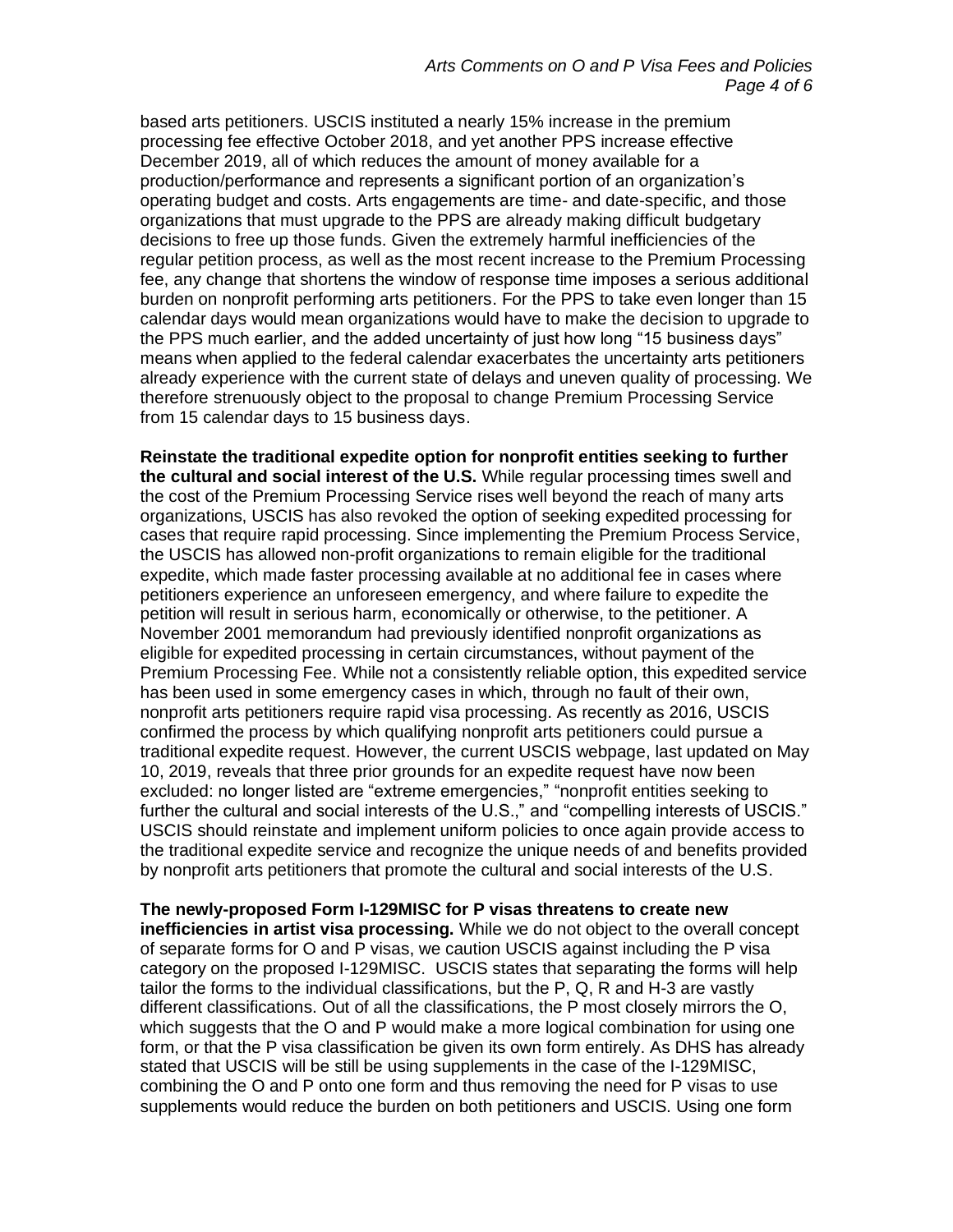type for both the O and P (or separating the P to its own specialized form), would allow better training of USCIS officers on the specific nuances of the O and P classifications. The classifications combined for the proposed I-129MISC are so vastly different that there is a higher risk that an officer will apply certain criteria to the P that are only applicable to another classification.

**Imposing a 25-beneficiary cap for arts ensembles unfairly multiplies costs for performing arts organizations and creates new risks for USCIS confusion and processing delays.** An internationally renowned orchestra or ballet company can easily exceed 100 performers, and the prospect of dividing what is currently one \$460 petition into four or more petitions each costing \$705 to file goes far beyond reasonable expectation. The logistical challenges of processing multiple petitions that arbitrarily separate performers of a single known entity raises far too many possibilities for error, delays, and staggered approvals that would threaten consular processing and the ability to keep U.S. engagements.

When the evidentiary standard for engaging an internationally renowned performing group relies upon demonstrating that the group has an established reputation and that 75% of the members have been in the group for at least one year, this becomes much more difficult to present if one must divide a petition into separate pieces. Limiting the number of beneficiaries of clearly established group will cause undue burden on practitioners to make sure that each filing meets the 75% rule.

There is a potential for multiple officers to be assigned to different component filings for the same group, arriving at different conclusions regarding the applicable criteria. This would then cause further delays in timely adjudication. Unlike the H-2 classification, in which a company can at least begin or maintain operations on some level as long as some of the petitions are approved, a performance company cannot present its production without all of its members. By requiring additional filings, DHS is also increasing the USCIS staff capacity needed to adjudicate petitions, uploading petitions into the Petition Information Management System, mailing receipts and approvals, and updating case status.

DHS is basing the proposal of limiting a filing to 25 beneficiaries on an Office of Inspector General audit on the H-2 classification. There is no evidence to suggest that either the O or the P classifications have such a high number of petitions with over 25 beneficiaries that this rule would be equitable when applied to the O and P categories. The relative infinitesimal percentage of petitions that engage more than 25 beneficiaries argues for an exception to be made in favor of maintaining the current policy of filing for a single group on a single petition.

**USCIS must take steps to adequately inform petitioners and train USCIS personnel well in advance of implementing the fee increase schedule and related changes to the Form I-129.** We urge USCIS to ensure that implementation of any fee increase and changes in the required forms takes place with adequate advance notice to petitioners and provide for sufficient time for related adjudicator training. In the weeks surrounding the previous fee increases, petitions submitted with the appropriate fee were erroneously rejected by USCIS service centers, jeopardizing time-sensitive performing arts events. Appropriate steps must be taken to ensure that the proposed fee increase does not result in unwarranted petition rejections.